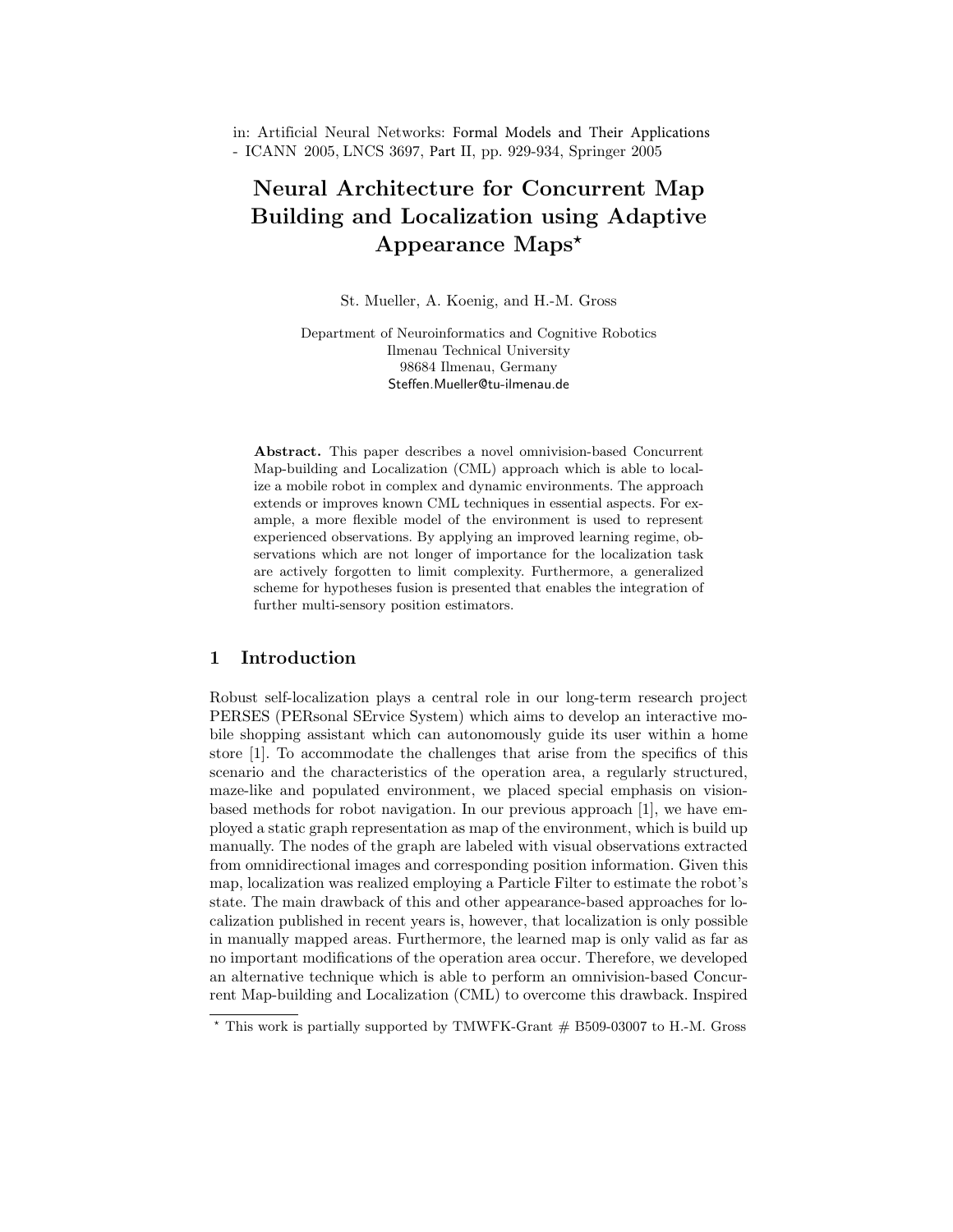by former approaches like [5] but especially the work of Porta and Kroese [2] and continuing our former work, we present a neural architecture (see Fig. 1), which is able to track multiple state hypotheses (position and orientation of a mobile robot) in a short-term memory (STM) using odometry data and previous state estimations, while building up a kind of long-term memory (LTM) used for associating omnidirectional views to already observed and learned states. This appearance map afterwards directly influences the tracked state hypotheses in the STM to reduce their uncertainty.

Main advantage of this approach is the advanced learning scheme used in the LTM. The network is able to actively forget information about observations that became irrelevant because of changes in the environment. This guarantees that the complexity remains limited for a given operation area and independent from working time, which is of fundamental importance for a continuous duty.

# 2 Neural Architecture for Probabilistic Localization



Fig. 1. Architcture of our probabilistic localization system: last known state hypothesis (position x,y and orientation  $\phi$  of the robot) from STM (right) and a hypothesis from LTM (left) resulting from current observation  $y_t$  become merged and approximated by a Mixture of Gaussians  $p(x_t)$ . Afterwards, this resulting distribution (top) is used to adapt STM again and to teach the observation-state associations in LTM. During the next step, hypotheses in STM will be updated using odometry data  $u_t$  and a motion model, then the output  $p(x_t)$  can be estimated again.

Our architecture consists of three main components, the short-term memory (STM), the long-term memory (LTM), and the fusion subsystem shown in Fig. 1. The STM is responsible for representing the distribution of possible states the robot might currently be in. By placing linear RBF-neurons in the *State Space* S  $(x, y, \phi)$  and summing up their weighted outputs, this structure represents a Mixture of Gaussians (MoG) characterizing one hypothesis for the current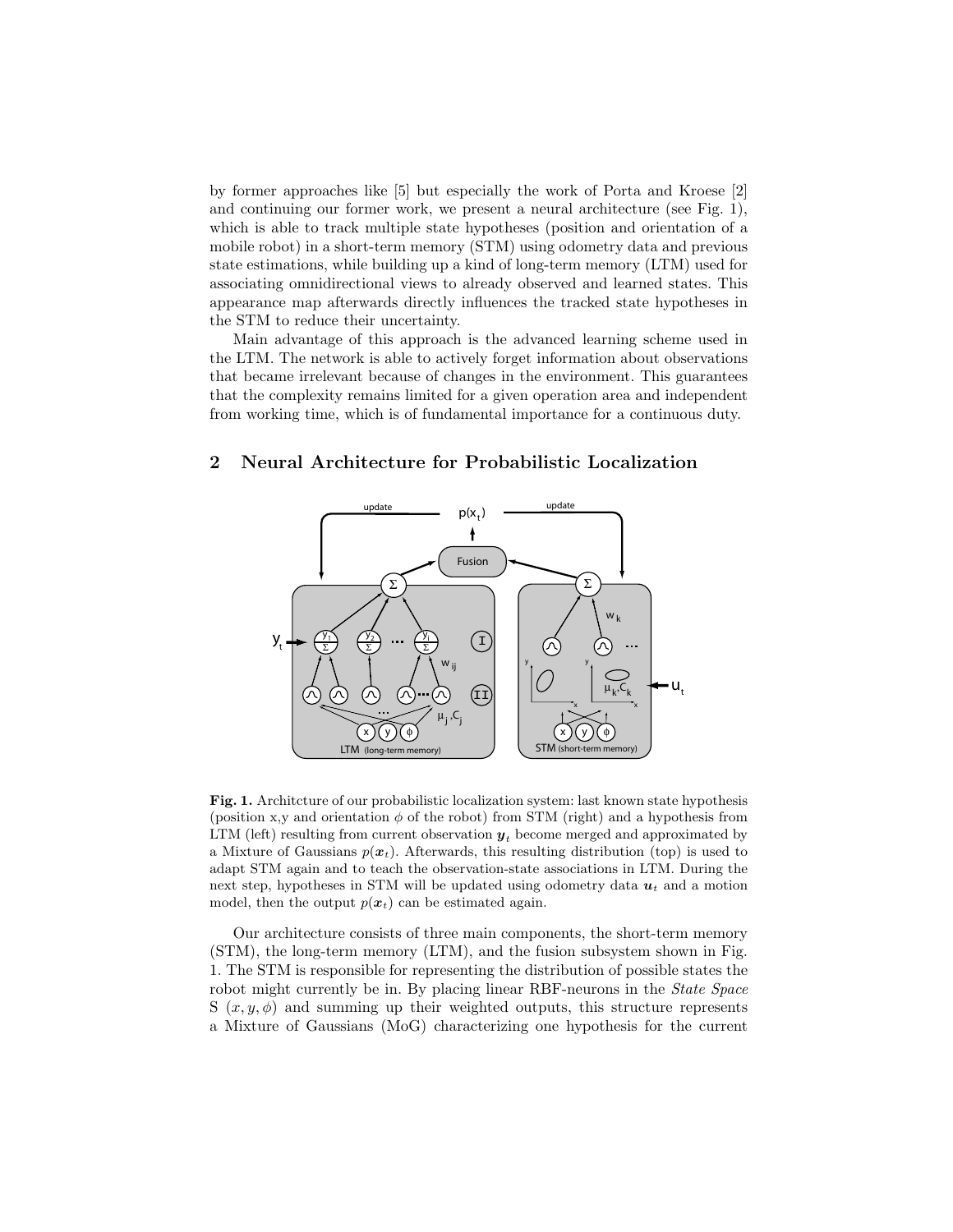state estimation. The resulting activity  $h^{STM}$  at the STM-output node can be determined as follows:

$$
h^{STM}(\boldsymbol{x}_t) = \sum_k w_k \phi(\boldsymbol{x}|\boldsymbol{\mu}_k, \boldsymbol{C}_k)
$$
\n(1)

whereby  $\phi$  is a Gaussian with mean  $\mu_k$  and covariance matrix  $C_k$ , and  $w_k$  is the weight of the respective connection to the output node. The LTM (Fig. 1, left) consists of a layer of nodes representing prototypes  $y_i$  of observations and performing a clustering of the Observation Space. Each node in this layer I receives the current observation  $y_t$  and a weighted sum of activity from layer II, which consists of linear RBF-neurons connected to exactly one prototype node of layer I. Experiments showed that connections to more than one prototype nodes destabilize the state estimation. While layer II nodes are representing positions in State Space, layer I combines them considering the similarity between the respective reference observation  $y_i$  and the current observation  $y_t$ , whereby  $S(\mathbf{y}_t, \mathbf{y}_i)$  is a similarity function delivering a maximum (1.0) for identical views and decreasing continuously to zero up to a minimum similarity. As a result, the activity  $h^{LTM}$  at the LTM-output node is given by:

$$
h^{LTM}(\boldsymbol{x}_t|\boldsymbol{y}_t) = \sum_i (S(\boldsymbol{y}_t, \boldsymbol{y}_i) \cdot \sum_j w_{ij} \phi(\boldsymbol{x}|\boldsymbol{\mu}_j, \boldsymbol{C}_j))
$$
(2)

The LTM-output node integrates the activation over all reference nodes, such that the resulting output characterizes the distribution of possible states under the given observation. The sum of activation characterizes the certainty of this hypothesis resulting from more or less similarity between observation  $y_t$ , and the learned prototypes. Concerning this, the output is not a true probability distribution because weights do not sum up to one.

The last component, that receives the two hypotheses  $h^{STM}$  and  $h^{LTM}$ , is responsible for their fusion. In this module, a kind of probabilistic inference takes place, which leads to a probability distribution of the robot's current state.

#### 2.1 Fusion of Hypotheses

The fusion module has to evaluate the activity distribution of different sources of information in the *State Space*, in the case shown here of  $h^{LTM}(\boldsymbol{x}_t|\boldsymbol{y}_t)$  and  $h^{STM}(\boldsymbol{x}_t)$ , but hypotheses from further state estimators can be integrated. To simplify the fusion process, inputs are given in form of a weighted sum of Gaussians, whereas different to a mixture probability the sum of the weights  $w^i$  needs not to be one. First, in this pool of Gaussians one has to decide which Gaussians are representing the same hypothesis. Therefore, a spatial distance criterion is applied, similar to [2] the Mahalanobis distance is employed. So the inference can realize a logic AND for all the combinations of Gaussians within a maximum spatial distance. This is done by *Covariance Intersection* similar to [2] and [4]. However, in our approach the weights  $w^i$  are explicitly considered to take the reliability of the different Gaussians into account. Gaussians that have no corresponding counterpart, are taken into account in form of a logic OR. This way,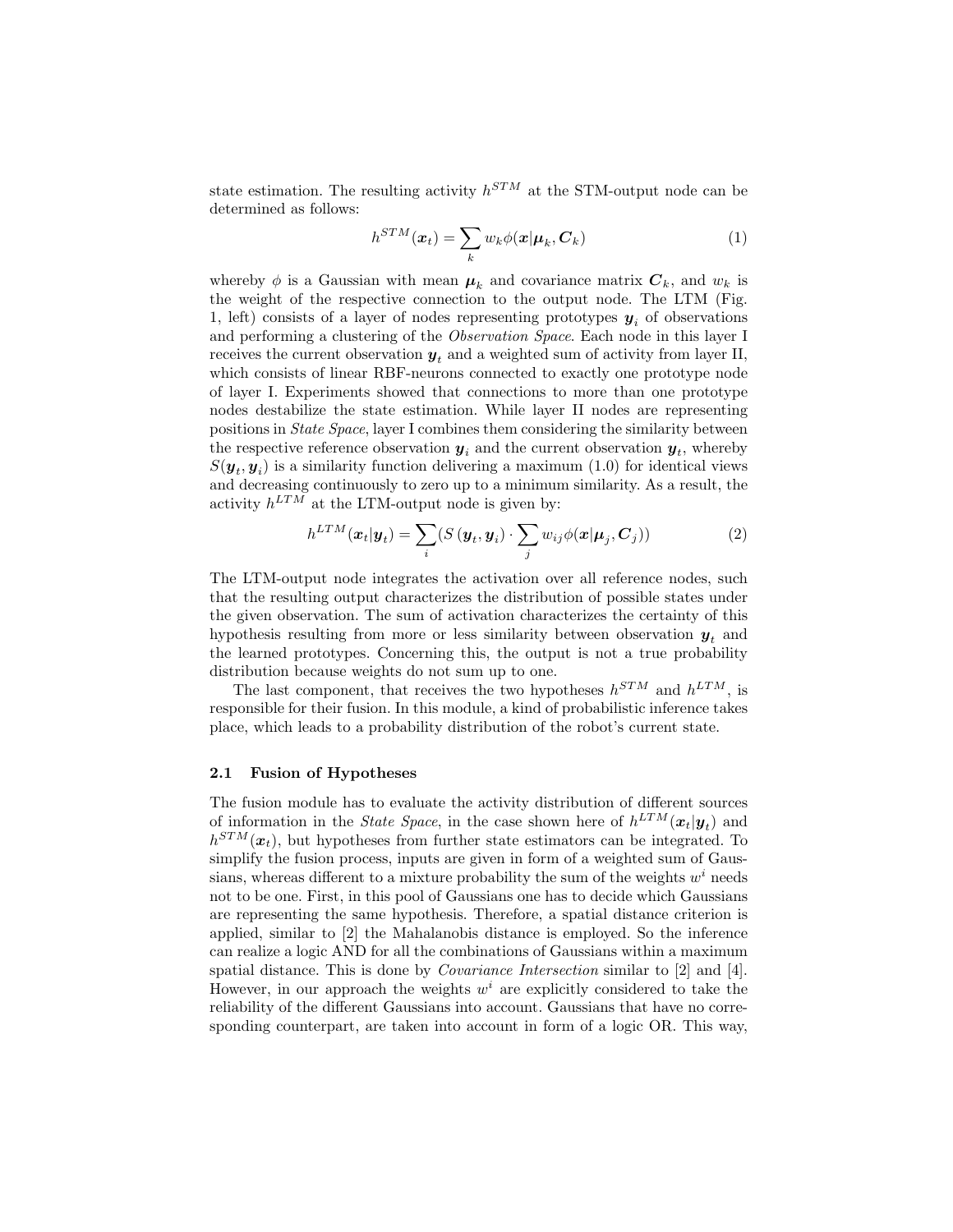single hypothesis can be transfered into the resulting set of Gaussians, too. Final step is to normalize the weights such that the weighted sum can be interpreted as a probability distribution  $p(x_t)$ . Further on, the resulting MoG can be simplified if two or more Gaussians resemble each other. This is done by approximating the overlapping Gaussians by a single one. Also components with too small weights can be removed. At this point, we want to place emphasis on the necessity of the inference realizing an AND. Without the reduction of uncertainty by means of Covariance Intersection, a convergence of the whole model cannot be forced and variances of the participating Gaussians would grow over time.

#### 2.2 Short-term Memory (STM)

Main part for tracking the state hypotheses is the STM. After computation of the localization distribution  $p(x_t)$ , the weights and parameters of the RBF nodes in the STM have to be adapted to represent the new hypothesis. This is done by transferring the weights of the MoG  $p(x_t)$  to  $w_k$  and setting up the mean values  $\mu_k$  and covariance matrices  $C_k$  according to the MoG components, while the number of nodes is adapted to the number of components in  $p(x_t)$ . An other kind of STM-update takes place if a motion  $u_t$  is measured by odometry. Then a motion model is applied to each partial hypothesis represented by one RBF node. This results in new parameters  $\mu_k$  and  $C_k$ . Concurrently a new visual observation  $y_t$  is captured and a new estimation of  $p(x_t)$  will be initiated.

#### 2.3 Long-term Memory (LTM) - Adaptive Environment Model

The LTM is performing a mapping from observations  $y_t$  to a distribution of states the robot has already been in while receiving a similar observation. Unlike to our former model [1], this mapping is learned and adapted online while using it for localization. Therefore, pairs of observation  $y_t$  and related estimated state hypotheses  $p(x_t)$  serve as teach value. To speed up convergence and to reduce faulty entries in the LTM, principles similar to [2] are employed. So an update takes place only if  $p(x_t)$  is unimodal. In all other cases, the updates will be delayed until  $p(x_t)$  reaches unimodality again. Then disambiguated former positions can be reconstructed by using stored motion information (see [3]). Once given an update request, the structure and parameters of LTM are changed in three steps.

First, the clustering of *Observation Space* in layer I is updated. Therefore, if similarity of  $y_t$  to each prototype  $y_i$  falls below a threshold, a new node representing the current observation  $y_t$  is inserted. During this operation, similarities  $S(\mathbf{y}_t, \mathbf{y}_i)$  of all layer I prototypes have to be computed.

Second step: In this phase, the parameters of the RBF nodes in layer II are updated. For that, first the output (merged hypotheses)  $p(x_t)$  is back-propagated to each RBF node by multiplying the weights of the MoG components by  $S(\mathbf{y}_t, \mathbf{y}_i)$  according to that prototype  $\mathbf{y}_i$  the layer II node is connected to. If this is done, a single Gaussian  $\phi(\mathbf{x}|\boldsymbol{\mu}_t, \boldsymbol{C}_t)$  with a weight  $w_t = S(\boldsymbol{y}_t, \boldsymbol{y}_i) w_{p(x_t)}$  is given for updating all layer II nodes that are connected to the prototype node  $y_i$ .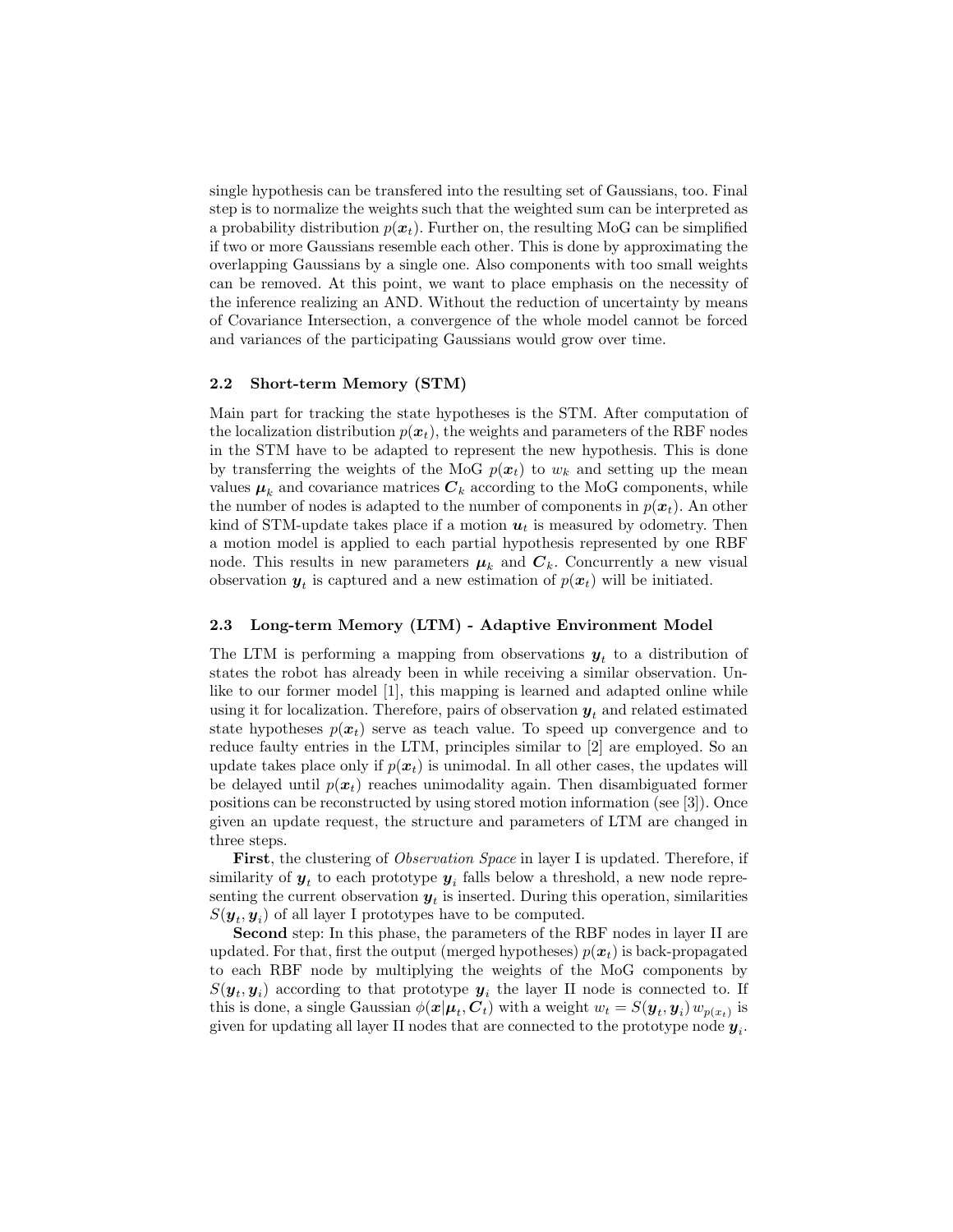This update is done by introducing a new RBF node, representing the new observation. Finaly, nodes with nearly similar Gaussians become merged, to reduce redundancy.

**Third** step: In this step the connections  $w_{ij}$  from layer II to layer I are adapted. Here, relevanceweights  $w_{ij}$  of layer II hypotheses will be increased with a learning rate  $\beta$  if layer I is activated by a high similarity  $S(\mathbf{y}_t, \mathbf{y}_i)$  and layer II is activated by a low spatial distance to the Gaussian in  $p(x_t)$ .

$$
w_{ij} := \beta S(\boldsymbol{y}_i, \boldsymbol{y}_t) w_{p(x_t)} + (1 - \beta S(\boldsymbol{y}_i, \boldsymbol{y}_t) w_{p(x_t)}) w_{ij}
$$
(3)

To reach a stabilizing behavior (and for solving the kidnapped robot problem while building up the internal representation), on the other hand connections to inactive layer II nodes have to be reduced if the respective layer I node is activated.

$$
w_{ij} := (1 - \beta S(\boldsymbol{y}_i, \boldsymbol{y}_t) w_{p(x_t)}) w_{ij}
$$
\n<sup>(4)</sup>

So long, only new information were captured and the complexity of the LTM increases continuously. But it is also necessary to delete information, because the operation area is extremely dynamic. So situations that will not be observed again can be forgotten, if there is a new observation at the same position. For this purpose, similarity  $D(t, j)$  in *State Space* between  $p(x_t)$  and the Gaussian represented by each RBF node has to be evaluated. So connections from activated RBF nodes to deactivated prototype nodes in layer I will be decreased,

$$
w_{ij} := (1 - f(D(t, j), |C_t|)) w_{ij}
$$
\n(5)

and if these weights reach a lower bound, the respective RBF node can be deleted. If no layer II node is connected any longer to a certain prototype node in layer I, this prototype node is deleted, too. The forgetting function  $f$  decreases with growing spatial distance  $D$  and growing variance of the new Gaussian, which is contained in the determinant of its covariance matrix. Only by means of this third rule, a limitation of the number of nodes, responsible for a restricted area, can be reached.

## 3 Experimental Results and Conclusion

First, the algorithm was analyzed in a part of the home store with low changes and dynamic modifications. In these preliminary experiments, a mean localization error of about  $0.6m$  in an area of about  $25m$  by  $10m$  could be reached. Observable was a localization error growing with distance to the initial position. The reason for this behavior is the erroneous odometry data used during the first lap for building the initial model. So the LTM represents correct spatial relations of the world in an internal coordinate system, which typically can be rotated to world space. Binding the model at absolute world coordinates is a general problem of this class of CML approaches.

In our desired application, the main task is not to build a model of a completely unknown area but to continuously adapt the model learned before to